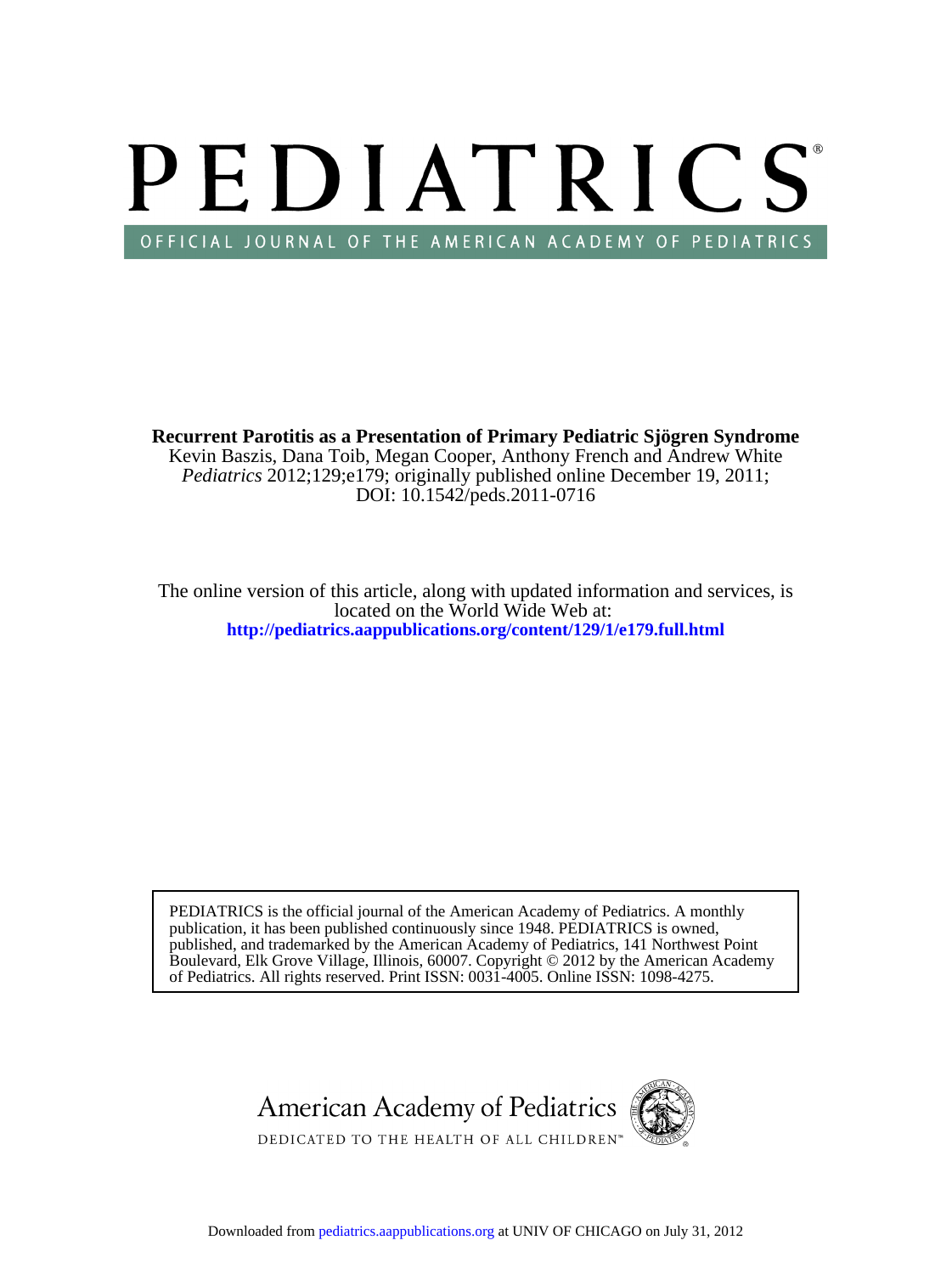## Recurrent Parotitis as a Presentation of Primary Pediatric Sjögren Syndrome

AUTHORS: Kevin Baszis, MD, Dana Toib, MD, Megan Cooper, MD, PhD, Anthony French, MD, PhD, and Andrew White, MD

Division of Pediatric Rheumatology, Washington University School of Medicine, St Louis, Missouri

KEY WORDS

parotitis, Sjögren syndrome

#### ABBREVIATIONS

ANA—antinuclear antibody

ESR—erythrocyte sedimentation rate

RF—rheumatoid factor

SLE—systemic lupus erythematosus

SS—Sjögren syndrome

Drs Baszis, Toib, Cooper, French, and White made substantial contributions to this manuscript and were involved in conception and design, critical appraisal and revision, and final approval of the manuscript.

www.pediatrics.org/cgi/doi/10.1542/peds.2011-0716

doi:10.1542/peds.2011-0716

Accepted for publication Sep 8, 2011

Address correspondence to Kevin Baszis, MD, One Children's Place, Campus Box 8116, St Louis, MO 63110. E-mail: baszis\_k@kids.wustl.edu

PEDIATRICS (ISSN Numbers: Print, 0031-4005; Online, 1098-4275).

Copyright © 2012 by the American Academy of Pediatrics

FINANCIAL DISCLOSURE: The authors have indicated they have no financial relationships relevant to this article to disclose.

### abstract

Parotitis is a common condition seen in the pediatric population, usually as an isolated occurrence associated with viral or bacterial infection. The differential diagnosis expands when recurrent parotitis is encountered. One etiology is primary pediatric Sjögren syndrome (SS), an autoimmune condition typically associated with dryness of the eyes and mouth in adults. Pediatric patients often present with isolated recurrent bilateral parotitis, however, and we describe 4 such cases in children aged 9 to 17 years at presentation. Despite lack of ocular complaints, 3 of these patients had ocular findings on ophthalmologic exam. Our patients also exhibited classic laboratory abnormalities, including positive antinuclear antibody, SS A, and SS B antibodies; presence of rheumatoid factor; and hypergammaglobulinemia. Consideration of SS in the child with recurrent parotitis is important for timely and appropriate referral and treatment. We review the differential diagnosis of parotitis in children as well as the salient features of pediatric SS. Pediatrics 2012;129:e179–e182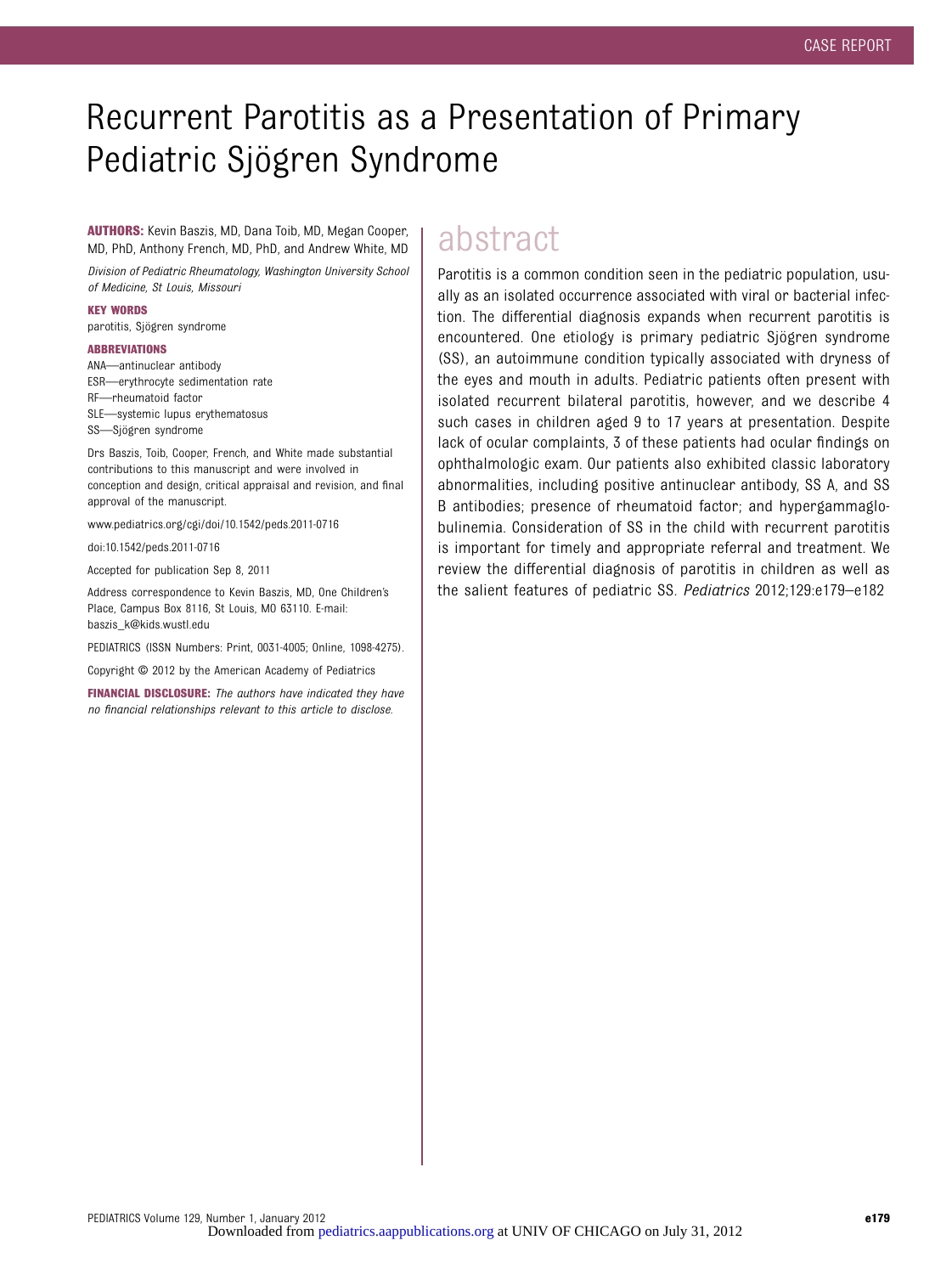Parotitis is encountered relatively frequently in the pediatric population. It is typically acute and self-limiting and usually representsviral (mumps, Epstein-Barr virus, adenovirus, coxsackievirus, influenza, HIV, cytomegalovirus) or bacterial (Staphylococcus aureus) infection. Less common etiologies include juvenile recurrent parotitis or pneumoparotid or anatomic abnormalities, such as calculi or tumors. Even less frequent etiologies include autoimmune diseases such as Sjögren syndrome (SS) or sarcoidosis; however, a high level of suspicion for an autoimmune disorder should be maintained when a child presents with recurrent parotitis, particularly with bilateral involvement.

SS is an autoimmune disorder characterized by dryness of the eyes (keratoconjunctivitis sicca or xerophthalmia) and mouth (xerostomia) and associated with autoantibodies to the nuclear antigens SS-A/Ro and SS-B/La. It is defined as primary disease, which is rare in children, or secondary, when it is associated with another autoimmune disease, such as systemic lupus erythematosus (SLE). Classification criteria exist for adults,<sup>1,2</sup> but children rarely fulfill these diagnostic criteria because of differences in clinical presentation. Pediatric patients rarely have sicca symptoms at presentation but often present with parotitis.3 Timely recognition of this disorder is important to facilitate treatment and screening for complications. We describe 4 pediatric patients who were diagnosed with primary Sjögren disease after presenting with recurrent parotitis and classic laboratory abnormalities.

#### PATIENT PRESENTATION

Patient 1, a 9-year-old girl, presented with a history of 7 episodes of bilateral parotitis in the preceding 2 years, each lasting from several days up to 2 weeks. She denied xerophthalmia and xerostomia. Laboratory evaluation revealed a positive antinuclear antibody

(ANA) with a titer of 1:1280, positive SS-A and SS-B autoantibodies, positive rheumatoid factor (RF), and hypergammaglobulinemia (Table 1). She had evidence of tear film insufficiency and keratoconjunctivitis sicca on ophthalmologic examination, and she was treated with hydroxychloroquine and artificial tears. During the next 2 years, she had difficulties with dental caries and 4 episodes of parotitis, 2 of which occurred after she stopped taking hydroxychloroquine.

Patient 2, a 9-year-old boy, presented with a 4-year history of recurrent bilateral parotitis. He had laboratory evidence of a positive ANA (1:640), SS-A, SS-B, and RF, and hypergammaglobulinemia. Despite a lack of ocular symptoms, he had an epithelial erosion of his left eye and was started on nocturnal ocular lubrication, as well as hydroxychloroquine. Inthe subsequent year of follow-up, he experienced 2 episodes of unilateral parotitis (the first occurred 1 week after diagnosis), which were responsive to short courses of oral steroids. His hypergammaglobulinemia nearly resolved. Patient 3, a 13-year-old girl, presented with a 4-year history of recurrent painful bilateral facial/neck swelling, increasing in frequency to once or twice monthly over the preceding year. At the time of diagnosis, she acutely presented with fever and headache and was evaluated for meningitis. During her hospitalization, she developed bilateral painful parotitis and polyarthritis. Testing revealed a positive ANA  $(>=1:5120)$ , SS-A, SS-B, and RF; hypergammaglobulinemia; elevated acutephase reactants (erythrocyte sedimentation rate [ESR]) 124 (normal 0–20); C-reactive protein 70.4 mg/L (normal 0–10); lymphopenia (absolute lymphocyte count 1200–1400); and Coombs' positive anemia. Anti–double stranded DNA, anti-Smith, and antiphospholipid antibodies were negative. Urinalysis showed no signs of nephritis, and C3 and C4 were normal. She lacked other clinical features of SLE. Ocular exam showed punctate keratopathy, despite a lack of sicca symptoms. She rapidly improved after starting oral prednisone and hydroxychloroquine.

Patient 4, a 17-year-old girl, presented with a single episode of unilateral parotitis, associated with fever and an erythematous, tender papular rash. She had no ocular symptoms. Laboratory evaluation was significant for a positive ANA  $(>1:5120)$ , SS-A, SS-B, and RF; hypergammaglobulinemia; ESR of 80; and lymphopenia. She was started on hydroxychloroquine. She developed a second episode of parotitis shortly after diagnosis. She had not yet seen an ophthalmologist at time of last follow-up.

Infectious workup was negative in all 4 patients, and all had complete immunization histories.

#### **DISCUSSION**

We report on 4 pediatric patients, ages 9 to 17, who presented with recurrent parotitis as the initial manifestation of primary SS. Three of these 4 cases had bilateral parotid involvement. Although SS is rare in children, it should be considered in the child with recurrent parotitis after more common etiologies, such as infection, juvenile recurrent parotitis, and anatomic abnormalities, have been excluded.

TABLE 1 Characteristics of Patients With Primary SS at Disease Presentation

| Patient | Age | Gender | ANA    |     |  | SS-A SS-B RF, IU/mL |      |     | IgG, mg/dL ESR Duration follow-up, mo |
|---------|-----|--------|--------|-----|--|---------------------|------|-----|---------------------------------------|
|         |     |        | 1:1280 | $+$ |  | 148                 | 1758 | 28  | 25                                    |
|         |     | М      | 1:640  |     |  | 75                  | 2430 | 19  | 26                                    |
|         | 13  |        | 1:5120 |     |  | 99                  | 2517 | 124 | 10                                    |
|         |     |        | 1:5120 |     |  | 34                  | 2005 |     | 10                                    |

Age indicates age at diagnosis. Normal ESR is 0–20. F, female; IgG, immunoglobulin G (normal 750–1600); M, male.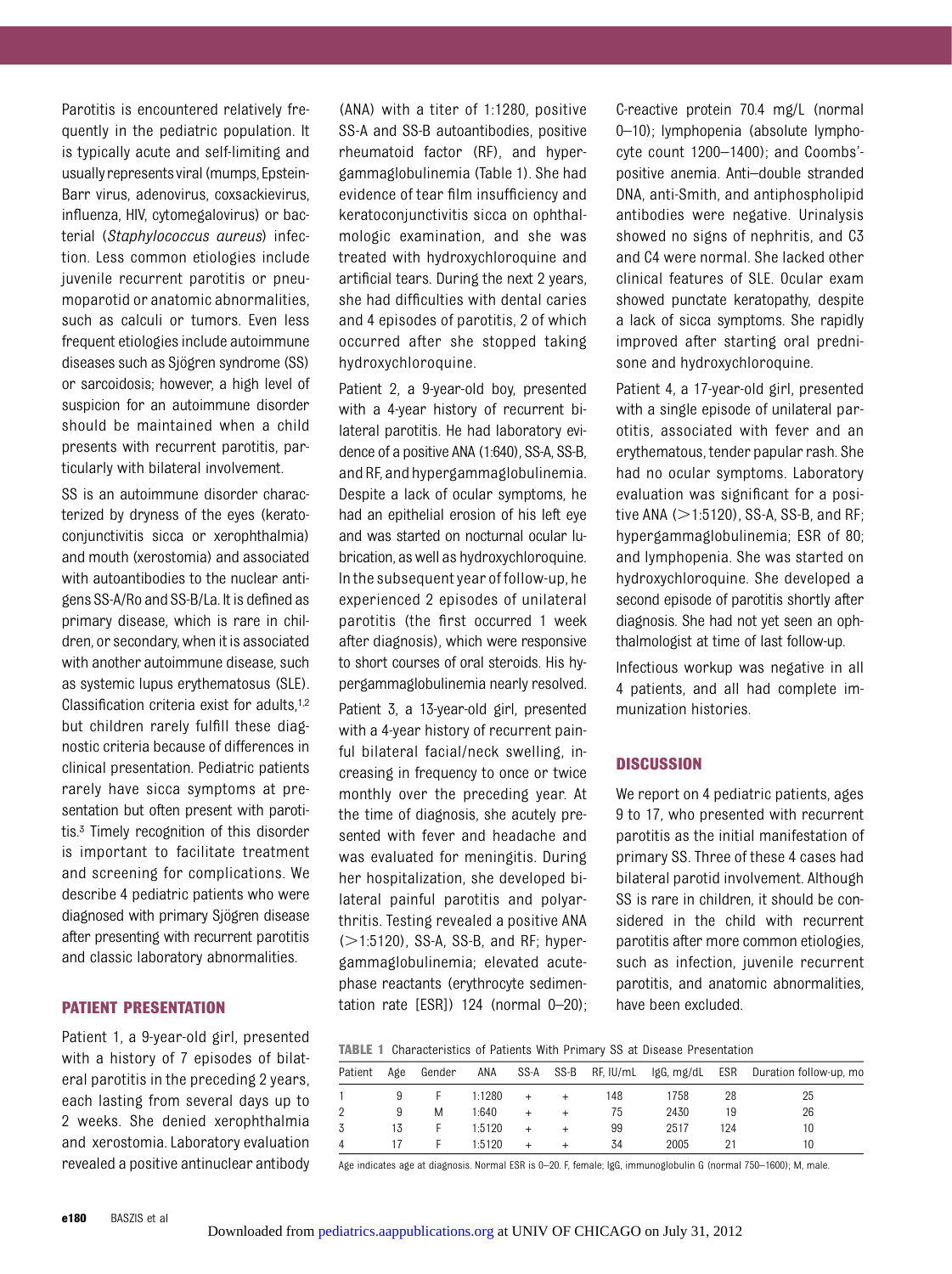Infection remains the most common etiology of parotitis. Besides rare outbreaks of mumps, viral pathogens include Epstein-Barr virus, coxsackievirus, influenza, parainfluenza, adenovirus, HIV, and human herpesvirus 6. In one study, 601 Finnish children with acute mumpslike illness who had negative mumps serology underwent screening for alternate viruses. Eighty-four (14%) of these children had antibodies to Epstein-Barr virus, parainfluenza viruses 1 to 3, and adenovirus. Of the 114 tested for human herpesvirus 6, 5 (4%) had evidence of antibodies.4 Bacterial pathogens include Staphylococcus aureus, Streptococcus pneumoniae, Streptococcus viridans, Haemophilus influenzae, and Bacteroides species. Fungal and mycobacterial infections are rare and typically associated with an immunocompromised state.

Juvenile recurrent parotitis is an entity characterized by nonobstructive inflammation of the parotid gland. The cause is unknown. Affected children are typically febrile and develop painful swelling of 1 (more common) or both parotids every 3 to 4 months.<sup>5</sup> It most often manifests between 3 and 6 years of age and is more common in boys. Symptoms may completely resolve following puberty. Treatment regimens vary from conservative observation and supportive therapy to administration of antibiotics; prophylactic regimens are largely unsuccessful.4 One group had therapeutic success with sialography and sialoendoscopy with lavage, dilation, and hydrocortisone injection. Only 2 of 26 children had recurrent symptoms, both affecting the contralateral parotid gland.6

Pneumoparotid, or air insufflation of the parotid gland, has only rarely been reported in pediatric patients.7,8 It has been associated with wind-instrument players, rapid decompression during diving, anesthesia, dental instrumentation, during pulmonary function testing,

the Valsalva maneuver in chronic lung disease (cystic fibrosis), and voluntary or involuntary blowing out of the cheeks. Malnutrition can be associated with noninflammatory enlargement of the parotid glands and can be accompanied by bulimia, anorexia nervosa, diabetes, beriberi, or pellagra. Sialolithiasis and parotid tumors, including lymphoma, are rare in pediatrics but should be considered in the differential diagnosis. SS in childhood is classified as primary if it occurs in isolation, or secondary if it coexists with another connective tissue disease, such as SLE, juvenile idiopathic arthritis, systemic sclerosis, or mixed connective tissue disease. Prevalence of primary SS in adults is estimated at 0.5%9; pediatric data are limited owing to rarity.10 A multicenter report of 40 pediatric patients noted a 7:1 female predominance and a mean age of presentation of 10.7 years.<sup>3</sup> Classically, adults present with xerophthalmia and xerostomia, and adult diagnostic criteria for SS reflect this.1,2 Criteria for adults include the presence of 4 of 6 of the following: ocular symptoms, oral symptoms, objective evidence of dry eyes and salivary gland involvement, laboratory abnormalities (presence of positive ANA, SS-A, SS-B, or RF), and minor salivary gland biopsy demonstrating sialoadenitis and lymphocytic infiltration. Pediatric criteria are not standardized, and many pediatric patients would not fulfill adult criteria11 because of the relatively infrequent presence of sicca symptoms at presentation and tendency to avoid salivary gland biopsy in cases where the diagnosis is clear. Sicca symptoms and objective findings of lacrimal/salivary gland involvement develop over time, because of chronic inflammation and damage to glands. Preliminary pediatric criteria were proposed in 1999, but these have not been validated or adopted in subsequent studies.10 These proposed criteria took

into account the frequent absence of oral and ocular signs in children owing to short duration of disease. Modifications included presence of recurrent parotitis (Fig 1) or conjunctivitis, the addition of recurrent vaginitis and systemic symptoms (fever, arthralgias, hypokalemic paralysis, abdominal pain), and the addition of other laboratory values (elevated serum amylases, leukopenia, elevated ESR, polyclonal hypergammaglobulinemia, and renal tubular acidosis).10 It has been noted that the inclusion of recurrent parotitis increases the sensitivity of the pediatric over the adult criteria.<sup>11</sup>

All of our patients exhibited classic laboratory and autoantibody profiles typical of adult SS, with positive ANA, RF, SS-A, and SS-B, and hypergammaglobulinemia (Table 1). In previous cohorts of pediatric patients with SS, these laboratory findings were not universal but were found in most patients and were included in the proposed pediatric criteria.3,10,12

Extraglandular involvement is also unusual in children, but can include fever, renal tubular acidosis, arthritis, pancreatitis, interstitial lung disease,



FIGURE 1 Left parotid swelling in a child (Image reprinted with permission from Medscape.com, 2011. Available at: http://emedicine.medscape.com/article/ 882461-overview.)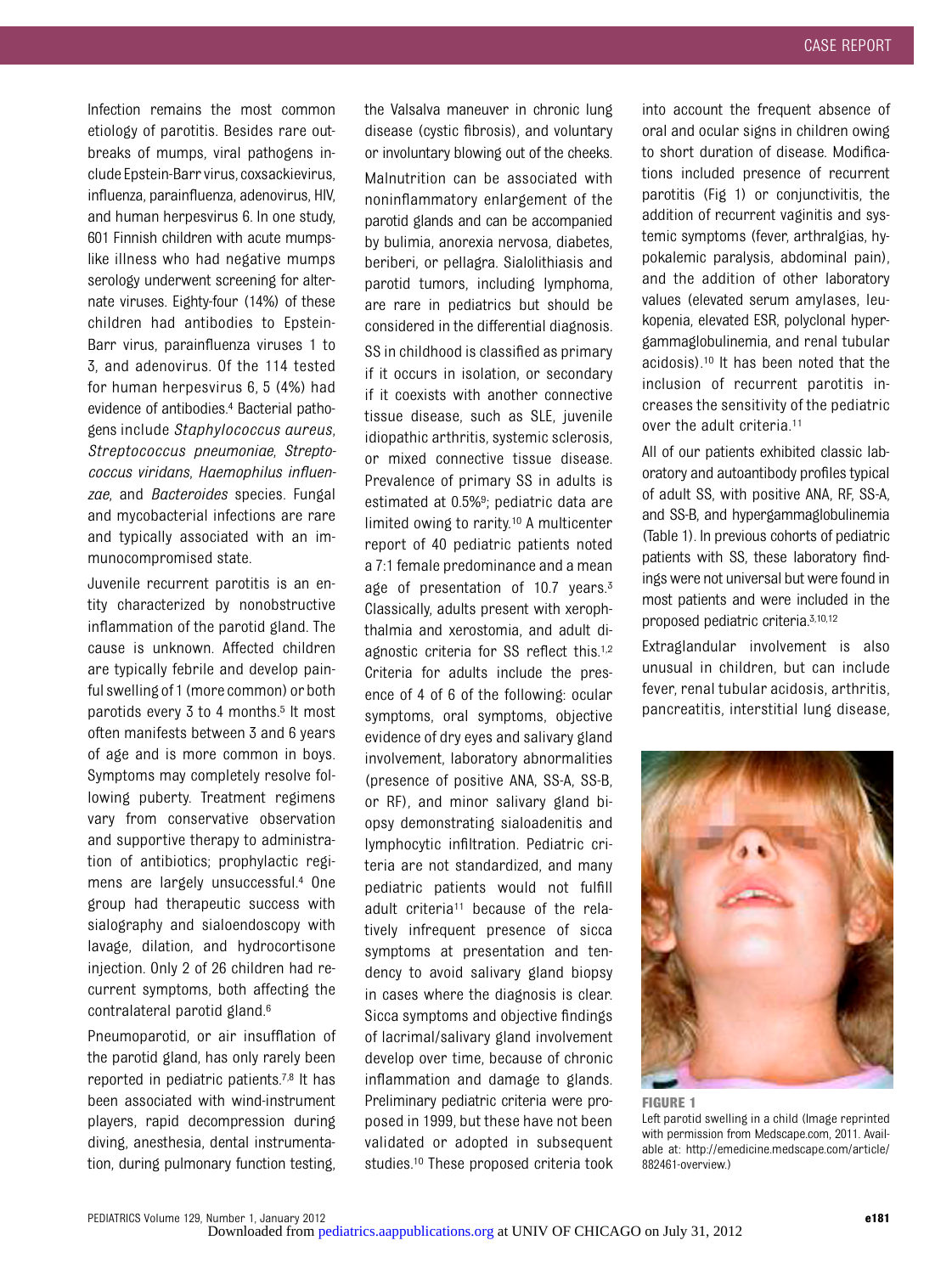pericarditis, neuropathy or central nervous system involvement, autoimmune hepatitis, cytopenias, and cryoglobulinemia with or without vasculitis and rash. The increased risk of lymphoma is well documented in adults<sup>9</sup> but is exceedingly rare in children. One of our patients had evidence of arthritis and 2 had cytopenias at presentation, but the remainder had no signs of extraglandular involvement.

In the child with recurrent parotitis, laboratory evaluation may be very helpful. A combination of positive ANA, RF, SS-A, and SS-B; hypergammaglobulinemia; elevated amylase (parotic or pancreatic); and elevated ESR is suspicious for SS; however, the presence of anti–double-stranded DNA antibodies or hypocomplementemia raises the concern for other systemic autoimmune disorders, such as SLE or another connective tissue disease.

When there is clinical or laboratory evidence concerning for SS, prompt referral to a rheumatologist, ophthalmologist, and dentist is recommended, in addition to otolaryngology

#### REFERENCES

- 1. Vitali C, Bombardieri S, Moutsopoulos HM, et al. Preliminary criteria for the classification of Sjögren's syndrome. Results of a prospective concerted action supported by the European Community. Arthritis Rheum. 1993;36(3):340–347
- 2. Vitali C, Bombardieri S, Jonsson R, et al; European Study Group on Classification Criteria for Sjögren's Syndrome. Classification criteria for Sjögren's syndrome: a revised version of the European criteria proposed by the American-European Consensus Group. Ann Rheum Dis. 2002;61(6):554–558
- 3. Cimaz R, Casadei A, Rose C, et al. Primary Sjögren syndrome in the paediatric age: a multicentre survey. Eur J Pediatr. 2003; 162(10):661–665
- 4. Davidkin I, Jokinen S, Paananen A, Leinikki P, Peltola H. Etiology of mumps-like illnesses in children and adolescents vaccinated for measles, mumps, and rubella. J Infect Dis. 2005;191(5):719–723
- 5. Chitre VV, Premchandra DJ. Recurrent parotitis. Arch Dis Child. 1997;77(4):359–363

as indicated. Even in the absence of xerophthalmia, objective testing may be able to document evidence of subclinical disease. These include the Schirmer test (wetting of filter paper strip to quantify tear production, abnormal being less than 5 mm in 5 minutes) and rose bengal or fluorescein staining to identify corneal erosions. In unclear cases, parotid ultrasound, sialography, or biopsy of a minor salivary gland (sublingual) may be useful.

Therapy for symptomatic relief can be very helpful, including artificial tears, nasal saline douches, sialogogues(lemon drops), and parasympathomimetics such as pilocarpine. Treatment under the care of a rheumatologist may include nonsteroidal anti-inflammatory drugs for symptomatic relief of parotitis or corticosteroids for systemic inflammation or extraglandular involvement.9 Long-term therapy with immunomodulating agents, such as hydroxychloroquine, methotrexate, mycophenolate mofetil, or cyclophosphamide, is often helpful and may be necessary, depending on the extent

- 6. Nahlieli O, Shacham R, Shlesinger M, Eliav E. Juvenile recurrent parotitis: a new method of diagnosis and treatment. Pediatrics. 2004; 114(1):9–12
- 7. Luaces R, Ferreras J, Patiño B, Garcia-Rozado A, Vázquez I, López-Cedrún JL. Pneumoparotid: a case report and review of the literature. J Oral Maxillofac Surg. 2008;66(2):362– 365
- 8. Mukundan D, Jenkins O. Images in clinical medicine. A tuba player with air in the parotid gland. N Engl J Med. 2011;364:93
- 9. Fox Rl. Sjögren's syndrome. Lancet. 2005; 366(9482):321–331
- 10. Bartůnková J, Sedivá A, Vencovský J, Tesar V. Primary Sjögren's syndrome in children and adolescents: proposal for diagnostic criteria. Clin Exp Rheumatol. 1999;17(3):381–386
- 11. Houghton K, Malleson P, Cabral D, Petty R, Tucker L. Primary Sjögren's syndrome in children and adolescents: are proposed diagnostic criteria applicable? J Rheumatol. 2005;32(11):2225–2232

and severity of organ involvement.9 The available adult studies on the use of hydroxychloroquine in SS have demonstrated more improvement in laboratory parameters (ESR, C-reactive protein, hypergammaglobulinemia) than in clinical symptoms, $13-15$  although a small retrospective study showed significant increases in saliva and tear production.16 Of note, all 4 of our patients were treated with hydroxychloroquine, and through the available period of follow-up (although brief), none have developed features of another autoimmune disease, such as SLE.

In summary, parotitis is a frequently encountered pediatric problem. Although infection, recurrent juvenile parotitis, and anatomic abnormalities are more common etiologies, primary pediatric SS should be considered when encountering a patient with recurrent parotitis. These patients typically exhibit a distinctive laboratory and autoantibody profile and will benefit from early referral to a pediatric rheumatologist for treatment and monitoring for disease complications.

- 12. Singer NG, Tomanova-Soltys I, Lowe R. Sjögren's syndrome in childhood. Curr Rheumatol Rep. 2008;10(2):147–155
- 13. Kruize AA, Hené RJ, Kallenberg CG, et al. Hydroxychloroquine treatment for primary Sjögren's syndrome: a two year double blind crossover trial. Ann Rheum Dis. 1993;52(5): 360–364
- 14. Tishler M, Yaron I, Shirazi I, Yaron M. Hydroxychloroquine treatment for primary Sjögren's syndrome: its effect on salivary and serum inflammatory markers. Ann Rheum Dis. 1999;58(4):253–256
- 15. Fox RI, Dixon R, Guarrasi V, Krubel S. Treatment of primary Sjögren's syndrome with hydroxychloroquine: a retrospective, open-label study. Lupus. 1996;5(suppl 1): S31–S36
- 16. Rihl M, Ulbricht K, Schmidt RE, Witte T. Treatment of sicca symptoms with hydroxychloroquine in patients with Sjogren's syndrome. Rheumatology (Oxford). 2009;48 (7):796–799